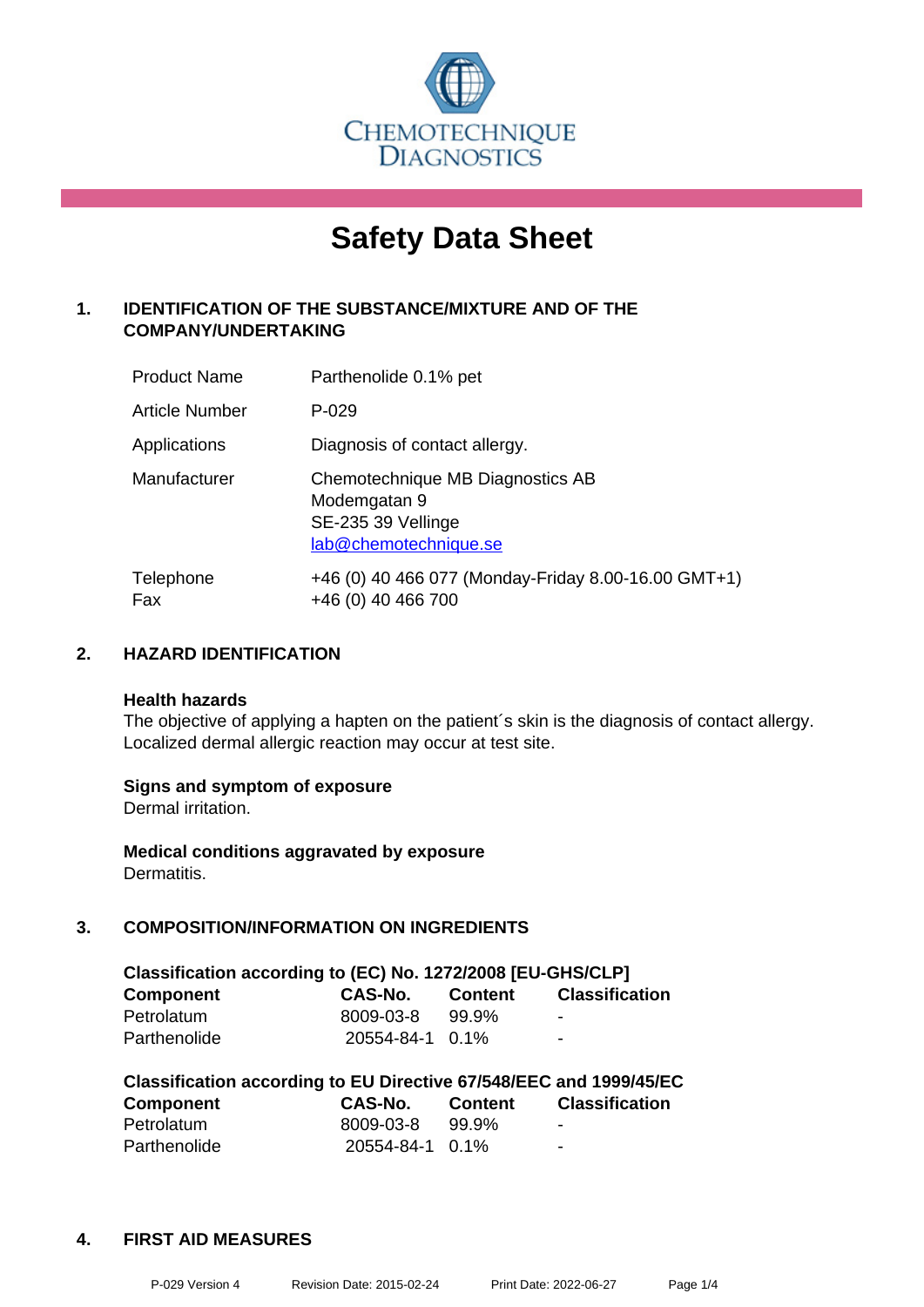#### **Emergency and first aid procedures**

Obtain medical attention.

# **5. FIRE-FIGHTING MEASURES\***

#### **Suitable extinguish media**

CO2, powder or water spray. Fight larger fires with water spray or alcohol resistant foam.

#### **For safety reasons unsuitable extinguishing agents** Water with full jet.

**Special protective equipment for fire-fighters** Wear self-contained respiratory protective device. Wear fully protective suit.

\*Data is shown for petrolatum only

#### **6. ACCIDENTAL RELEASES MEASURES**

**Steps to be taken if material is released or spilled** Contain and place in a closed container.

#### **7. HANDLING AND STORAGE**

**Precautions to be taken in handling and storage** Store dark at 5-8°C. Avoid extended exposure to light. FOR EXTERNAL USE ONLY.

#### **8. EXPOSURE CONTROLS/PERSONAL PROTECTION**

**Respiratory protection** Not required.

**Ventilation**

Local exhaust.

**Protective gloves** Disposal gloves.

#### **Eye protection**

Not required with normal use.

#### **Work/Hygienic practices**

Wash hands after each use.

#### **9. PHYSICAL AND CHEMICAL PROPERTIES**

Appearance Ivory White Semi-solid Odour **Odourless** 

Melting point\* 50-55° C Boiling point\* No data available Flash point\* >100°C Self ignition\* Product does not self ignite.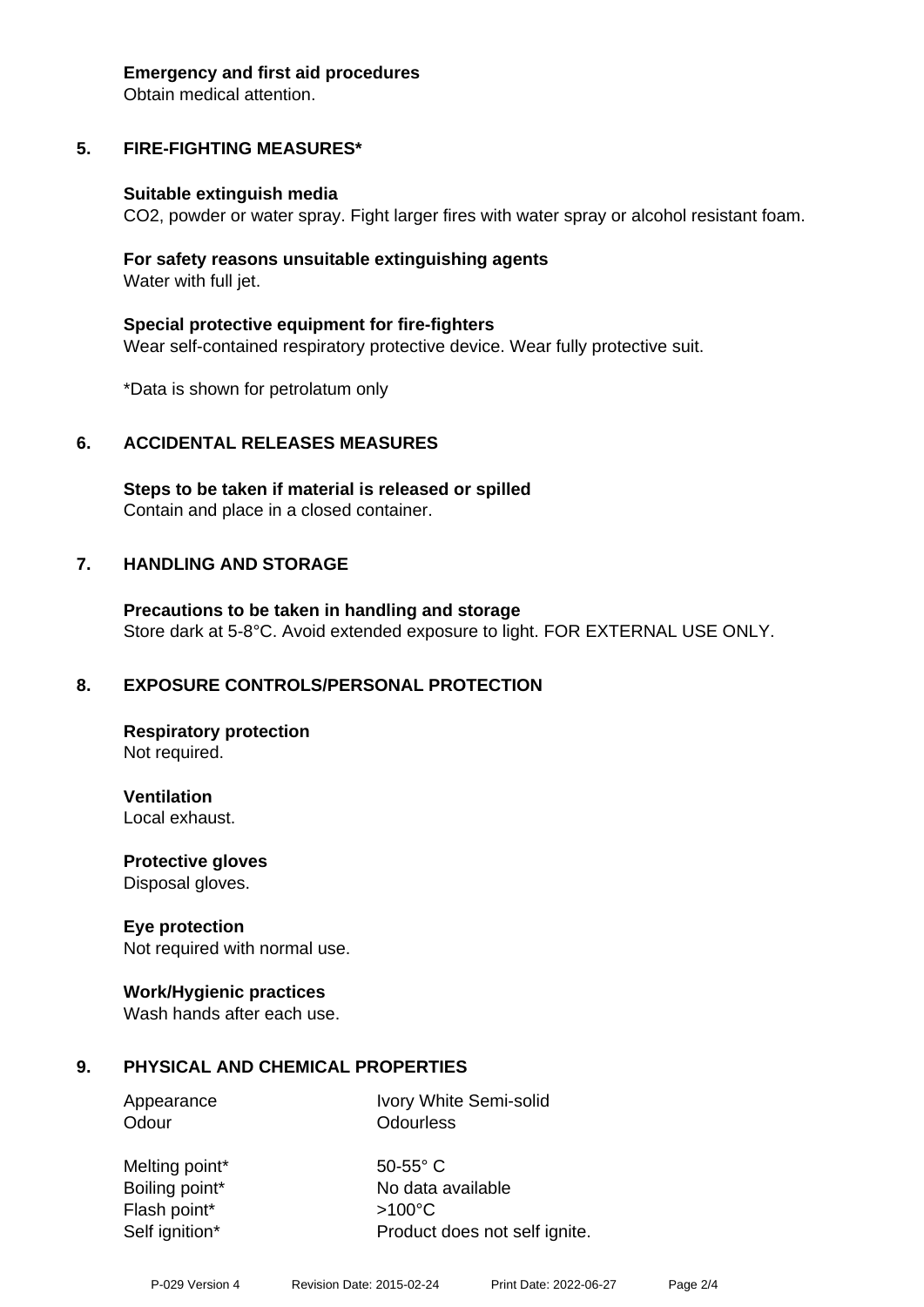Density\* No data available. Solubility in/Miscibility with Water\*

Danger of explosion\* Product does not present an explosion hazard. Insoluble

\*Data is shown for petrolatum only

# **10. STABILITY AND REACTIVITY**

#### **Incompability**

May react with strong oxidizing agents.

#### **Stability**

Stable at recommended storage conditions.

#### **Hazardous byproducts**

Combustion may generate CO, CO2 and other oxides.

# **Hazardous polymerization**

Will not occur.

# **11. TOXICOLOGICAL INFORMATION**

No data available.

# **12. ECOLOGICAL INFORMATION**

No data available.

# **13. DISPOSAL CONSIDERATIONS**

**Waste disposal method** Comply with federal, state/provincial and local regulation.

#### **14. TRANSPORT INFORMATION**

Not dangerous goods.

#### **15. REGULATORY INFORMATION**

The classification is according to the latest editions of the EU lists, and extended by company and literature data.

# **16. OTHER INFORMATION**

# **Text of H-statements and R-phrases mentioned in Section 3**

Pharmaceutical quality of tested hapten is confirmed by Chemotechnique Diagnostics according to validated analytical methods. Hapten passed test according to GMP standards.